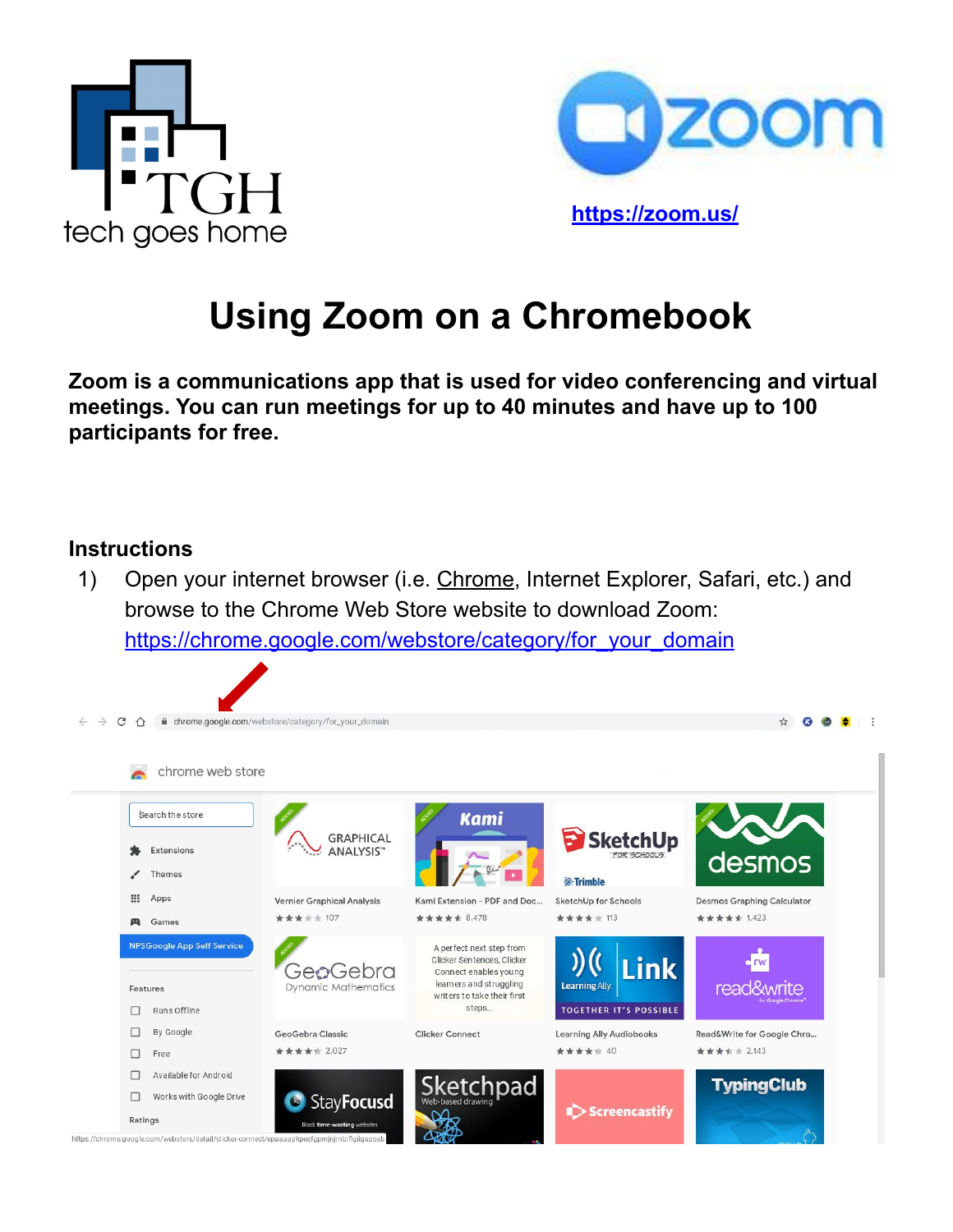

| ■ chrome.google.com/webstore/search/zoom<br>C<br>$\leftarrow$<br>$\rightarrow$<br>⇧ |                                        |                                                                                                                                                                    | ☆                                                                                                                                                                                                                                    |  |
|-------------------------------------------------------------------------------------|----------------------------------------|--------------------------------------------------------------------------------------------------------------------------------------------------------------------|--------------------------------------------------------------------------------------------------------------------------------------------------------------------------------------------------------------------------------------|--|
| <b>NPS</b> Bookman                                                                  |                                        |                                                                                                                                                                    |                                                                                                                                                                                                                                      |  |
| chrome web store                                                                    |                                        |                                                                                                                                                                    | <b>Services and Contract Construction of the Contract Contract Contract Contract Contract Contract Contract Contract Contract Contract Contract Contract Contract Contract Contract Contract Contract Contract Contract Contract</b> |  |
| zoom<br>$\times$<br>« Home                                                          | Extensions                             |                                                                                                                                                                    | More extensions                                                                                                                                                                                                                      |  |
| Extensions<br>O<br>Themes<br>О<br>Apps<br>Features                                  | Zoom™<br>in or out with the slider bar | Zoom for Google Chrome<br>Offered by: https://www.stefanvd.net<br>Zoom in or out on web content using the zoom button and mouse scroll<br>★★★★ 1,562 Accessibility | <b>Add to Chrome</b>                                                                                                                                                                                                                 |  |
| Runs Offline<br>П<br>By Google<br>U<br>Free<br>□<br>Available for Android<br>П      | <b>Photo Zoom</b><br>for facebook      | Photo Zoom for Facebook<br>Offered by: getphotozoom                                                                                                                |                                                                                                                                                                                                                                      |  |
| Works with Google Drive<br>□<br>Ratings<br>*****                                    |                                        | The best way to view photos on Facebook!<br>★★★★★ 93,412 Social & Communication                                                                                    | <b>Add to Chrome</b>                                                                                                                                                                                                                 |  |
| <b>****</b> &up<br>***** & up                                                       |                                        |                                                                                                                                                                    |                                                                                                                                                                                                                                      |  |

## 3) Press 'Apps' and locate Zoom. Click 'Add to Chrome' to download zoom.

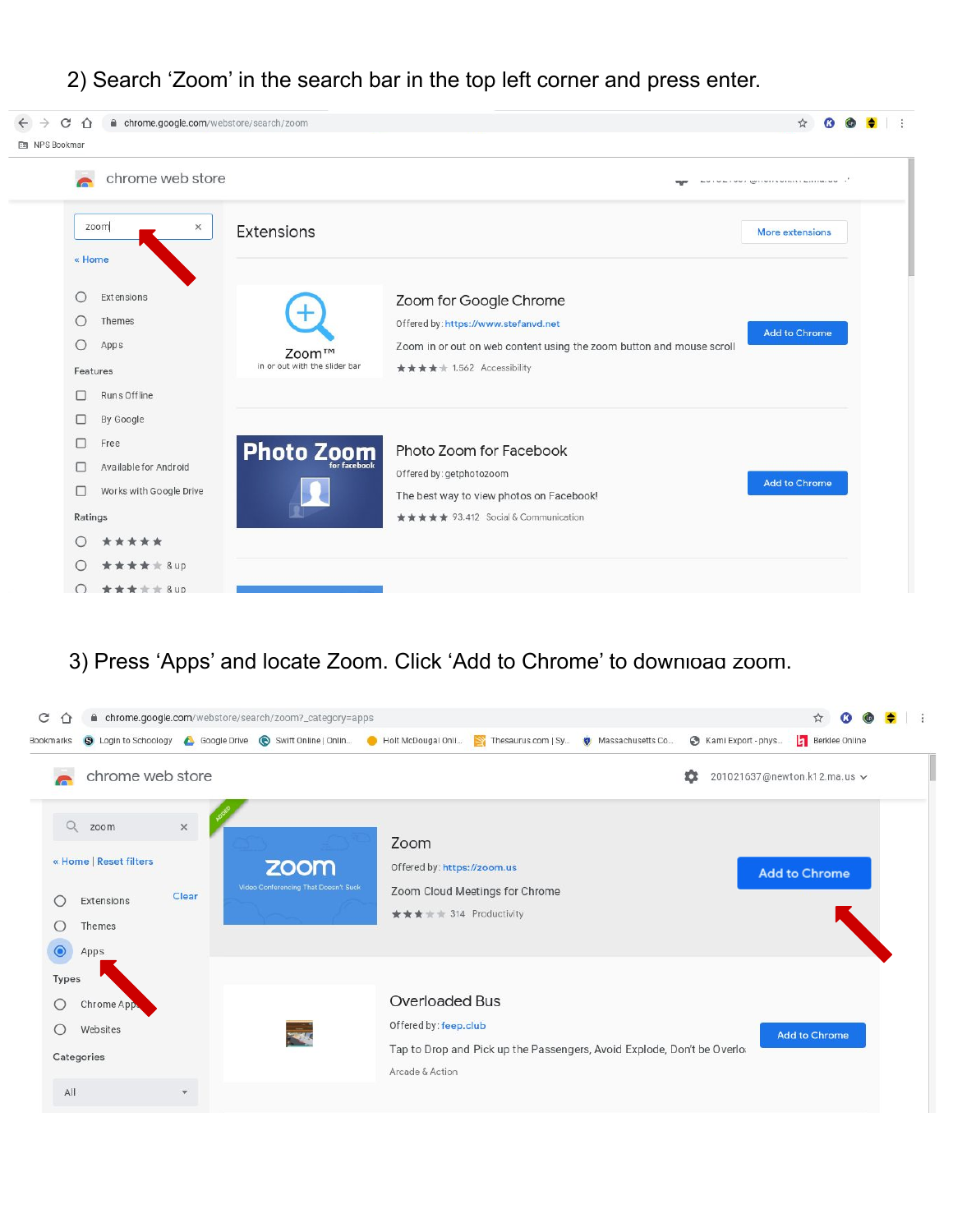#### 4) After Zoom has finished downloading, click on 'Zoom'

| C<br>$\triangle$<br>$\rightarrow$<br>$\leftarrow$                                               |                  |                   | ■ chrome.google.com/webstore/search/zoom?_category=apps                      |                                                                 |                                                                         |                    | $\mathbf{C}$<br>☆            |  |
|-------------------------------------------------------------------------------------------------|------------------|-------------------|------------------------------------------------------------------------------|-----------------------------------------------------------------|-------------------------------------------------------------------------|--------------------|------------------------------|--|
| NPS Bookmarks                                                                                   |                  |                   | Solution Schoology & Google Drive Swift Online   Onlin ● Holt McDougal Onlin |                                                                 | Thesaurus.com   Sy <b>D</b> Massachusetts Co                            | Kami Export - phys | Berklee Online               |  |
| <b>Co</b>                                                                                       | chrome web store |                   |                                                                              |                                                                 |                                                                         | ΰ                  | 201021637@newton.k12.ma.us ~ |  |
| $\alpha$<br>zoom<br>« Home   Reset filters<br>Extensions<br>O<br>Themes<br>O<br>$\odot$<br>Apps |                  | $\times$<br>Clear | zoom<br>Video Conferencing That Doesn't Suck                                 | Zoom<br>Offered by: https://zoom.us<br>★★★ ★ + 314 Productivity | Zoom Cloud Meetings for Chrome                                          |                    | <b>Rate it</b>               |  |
| Types<br>O<br>Websites<br>О<br>Categories                                                       | Chrome Apps      |                   |                                                                              | Overloaded Bus<br>Offered by: feep.club<br>Arcade & Action      | Tap to Drop and Pick up the Passengers, Avoid Explode, Don't be Overlo: |                    | <b>Add to Chrome</b>         |  |
| All                                                                                             |                  |                   |                                                                              |                                                                 |                                                                         |                    |                              |  |

## 5) then press 'launch app' to open the app.

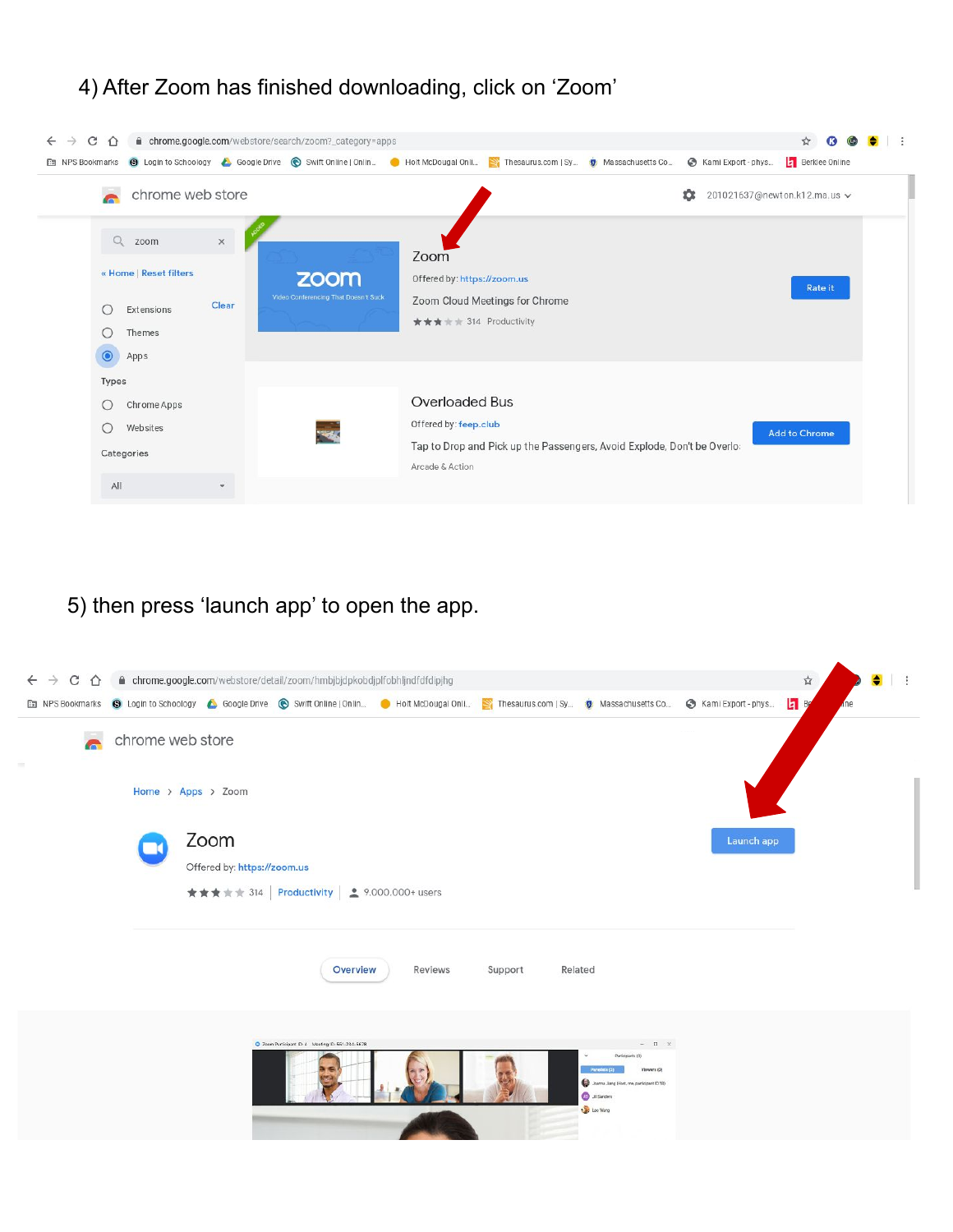6) To sign into Zoom with your Google Account, click 'Sign in with Google' and follow the prompts to log in. If you have a Zoom account, enter your email and password on the left.

| C Zoom |                   |         |       |                       | $\times$<br>$\qquad \qquad -$ |
|--------|-------------------|---------|-------|-----------------------|-------------------------------|
|        |                   |         |       |                       | ¢                             |
|        | Join a meeting    | Sign In |       |                       |                               |
|        |                   |         |       |                       |                               |
|        | Email             |         | G     | Sign in with Google   |                               |
|        |                   |         |       |                       |                               |
|        | Password          | Or      | (sso) | Sign in with SSO      |                               |
|        | Keep me logged in |         |       |                       |                               |
|        | Sign In           |         | Ŧ     | Sign in with Facebook |                               |
|        |                   |         |       |                       |                               |
|        |                   |         |       |                       |                               |
|        |                   |         |       |                       |                               |
|        | zoom              |         |       |                       |                               |
|        |                   |         |       |                       |                               |

7) To join a meeting, press 'Join a meeting' and enter the Meeting ID. You can change or add your screen name below. If you do not want to show yourself on the meeting, check the 'Turn off my video' box.

|                  | C Zoom                                                     | $\frac{1}{2}$<br>$\times$ |
|------------------|------------------------------------------------------------|---------------------------|
|                  | Join a meeting<br>Sign In                                  | Ö.                        |
| Enter Meeting ID | Meeting ID or Personal Link Name<br>$\checkmark$           |                           |
| Enter your name  | Screen Name<br>Don't connect to audio<br>Turn off my video |                           |
|                  | Join                                                       |                           |
|                  | zoom                                                       |                           |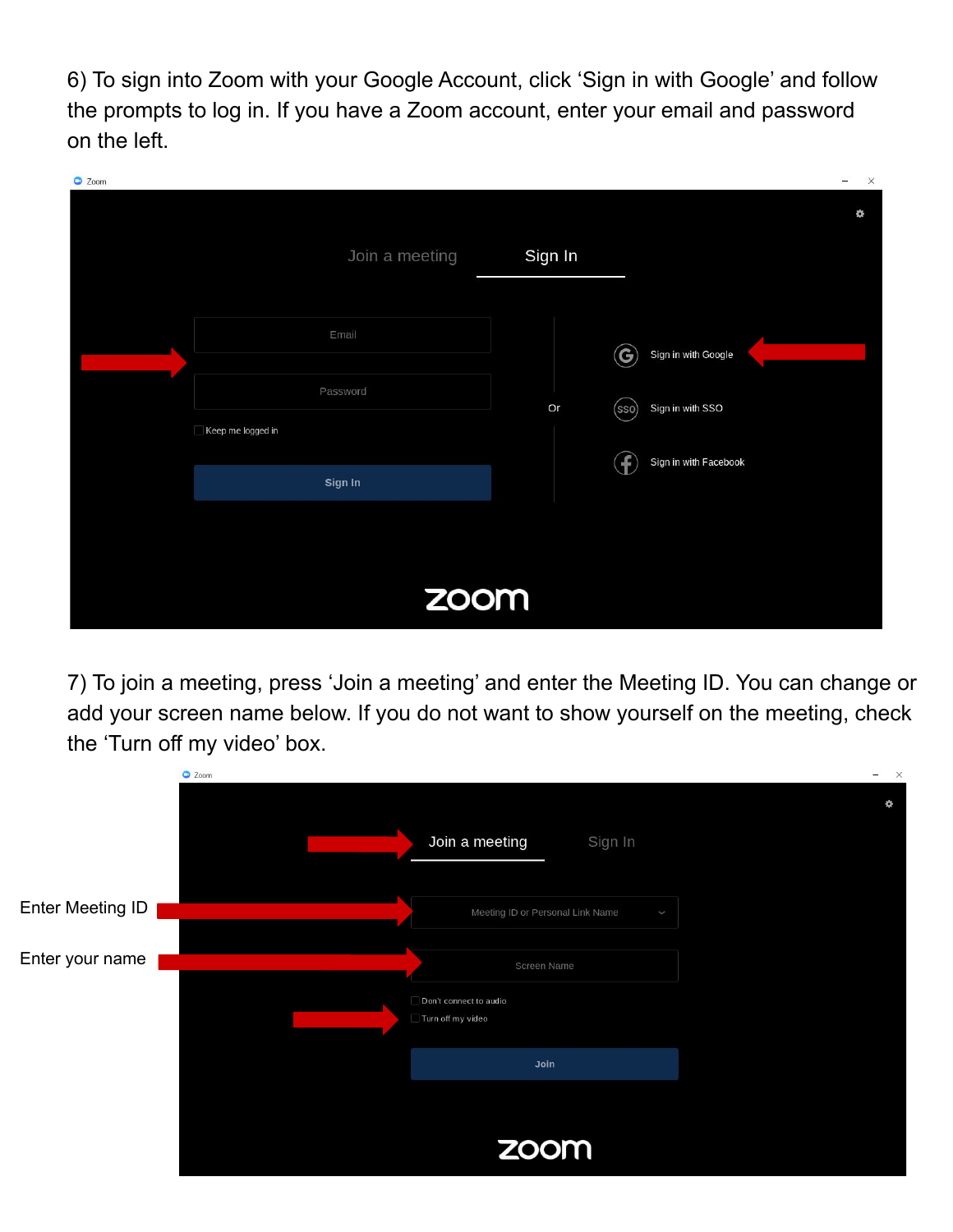8) Enter the meeting password and press 'Join' to join the meeting.



9) If you would like to show your camera during the meeting, press 'Join with Video'. If you do not, press 'Join without Video'.

| V Always show video preview dialog when joining a video meeting |                 |                    |  |  |  |  |
|-----------------------------------------------------------------|-----------------|--------------------|--|--|--|--|
|                                                                 | Join with Video | Join without Video |  |  |  |  |
|                                                                 |                 |                    |  |  |  |  |
| 10) Wait until the host lets you in the meeting.                |                 |                    |  |  |  |  |
| Please wait, the meeting host will let you in soon              |                 |                    |  |  |  |  |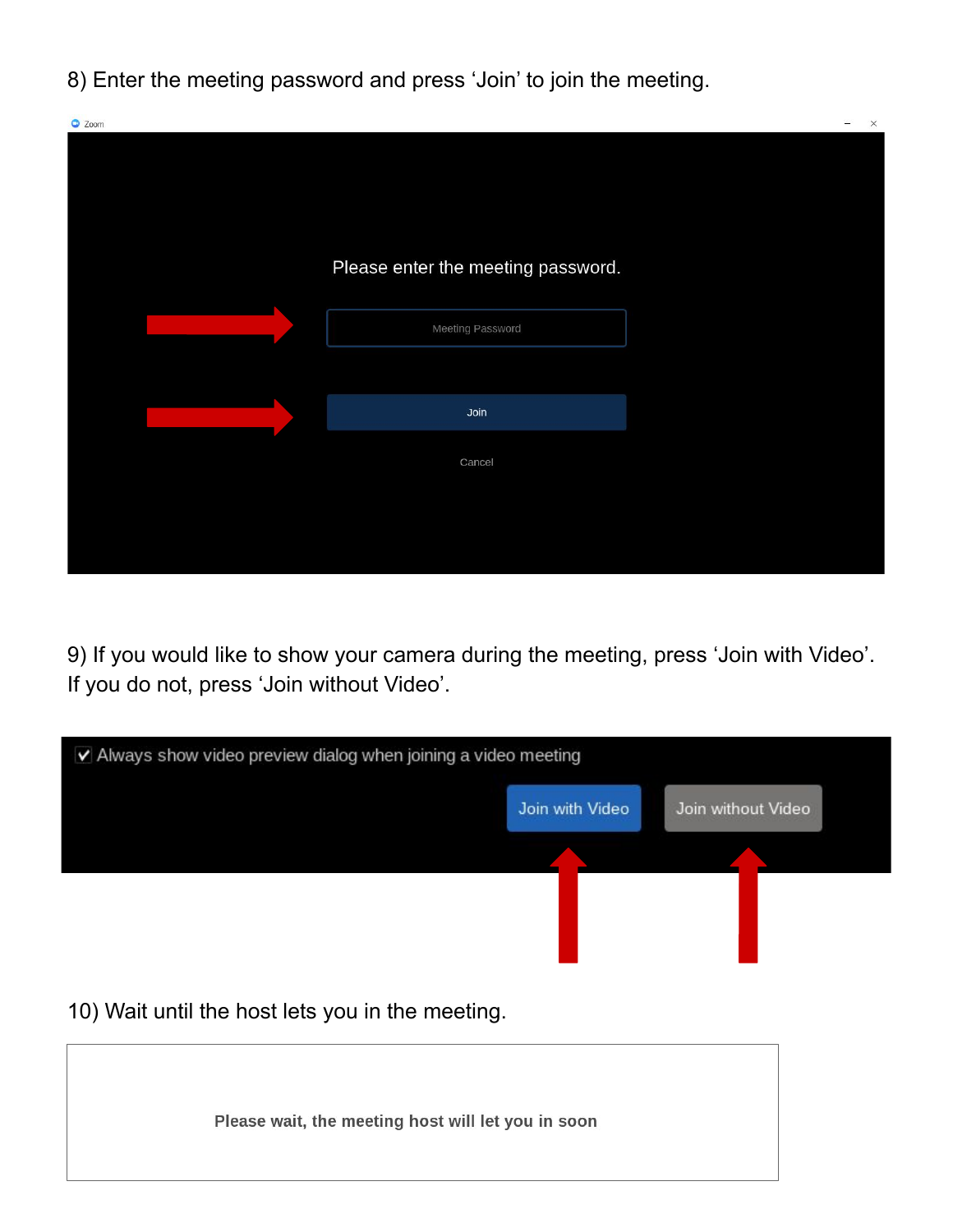11) To make the menu appear, move your mouse. To unmute or mute yourself, click the microphone in the bottom left corner. A red line means you are muted.



12) To turn on or off your camera, click the camera icon in the bottom left corner. A red line means your camera is off.



13) To send a message in the chat, click the text bubble that says 'Chat' in the menu on the bottom of the screen.



14) Enter your message in the text box and press the 'Enter' key on your keyboard to send the message.

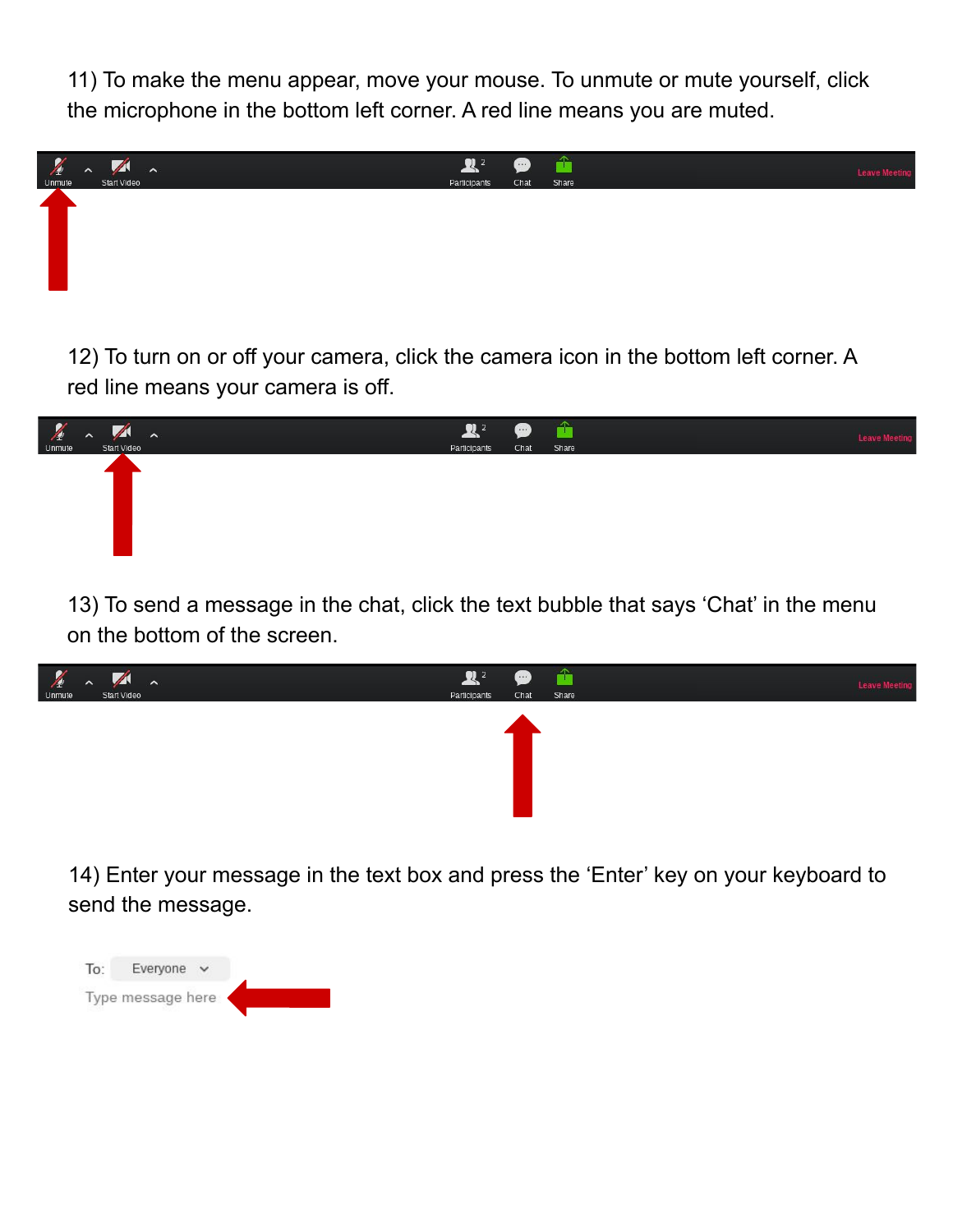15) If you can see only the person speaking on your screen and would like to see all of the participants, move the mouse to make the menu appear and click 'Gallery View' in the top right corner.



If you can see all of the participants and would like to see only the speaker, move the mouse around to make the menu appear and click 'Speaker View'.

| $\begin{array}{ccc} \bullet & \bullet & \bullet \end{array}$ | Zoom Meeting |                  |
|--------------------------------------------------------------|--------------|------------------|
| $\circ$                                                      |              | Speaker View [ ] |
|                                                              |              |                  |
|                                                              |              |                  |
|                                                              |              |                  |
|                                                              |              |                  |

16) To leave the meeting, move the mouse to make the menu appear and click 'Leave Meeting' in the bottom left corner and press 'Leave Meeting' on the popup.

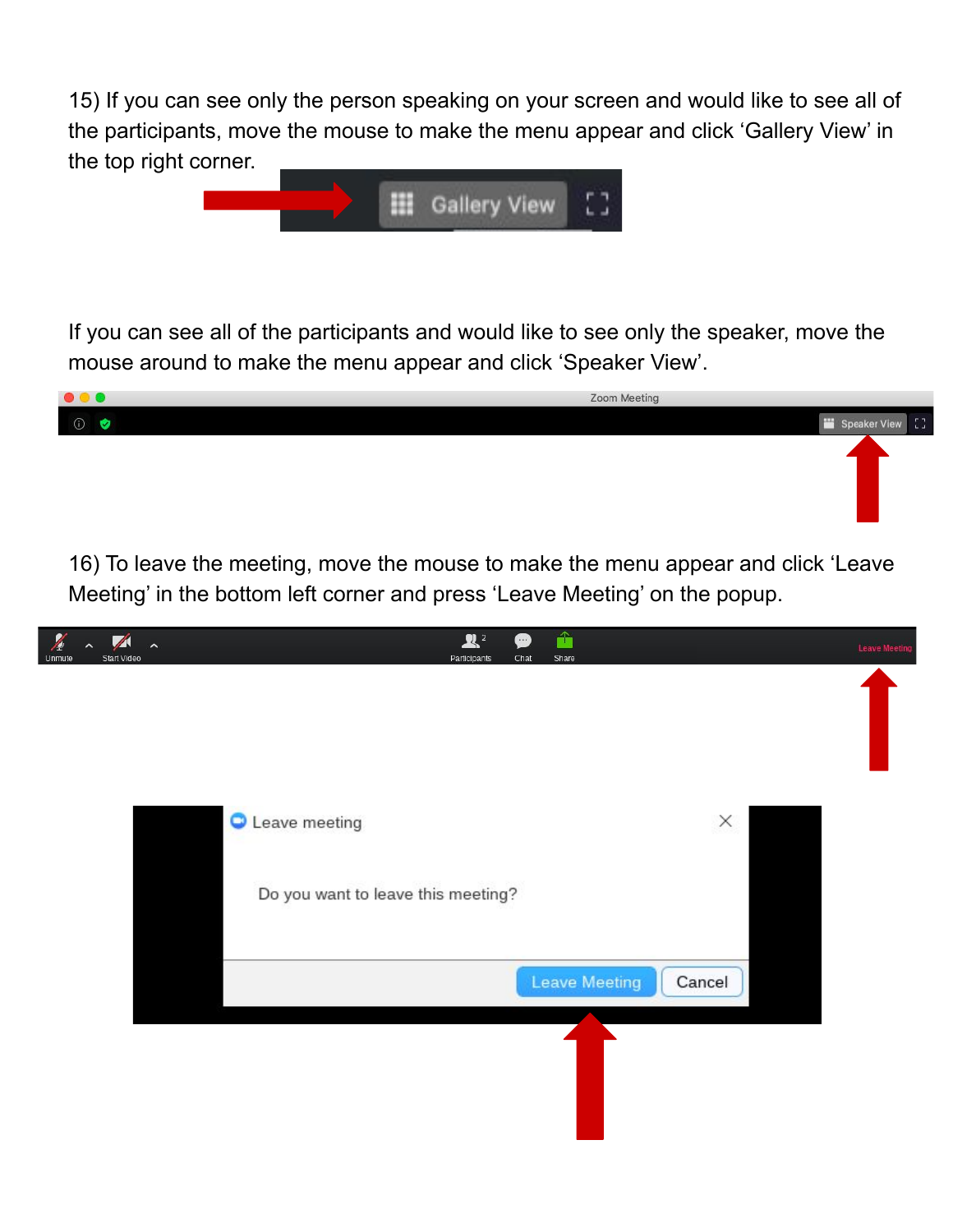17) To start a meeting, click 'Start a meeting'. If you want your camera to be on, click 'Start with Video'. If you want it off, click 'Start without video'.



18) To share the link, move your mouse around to make the menu show on the bottom of the screen and click 'Manage Participants'. Then, click 'Invite' and 'Copy Invitation' on the popup. You can send this link through your email to those who you want to invite to the meeting.

| $\widehat{\phantom{1}}$<br>4<br>Unmute | Start Video | $\lambda$              | Security | Manage Participants | - 1<br>Chat | $\lambda$<br>Share | <b>End Meeting</b> |
|----------------------------------------|-------------|------------------------|----------|---------------------|-------------|--------------------|--------------------|
|                                        |             |                        |          |                     |             |                    |                    |
| Copy URL                               |             | <b>Copy Invitation</b> |          |                     |             |                    |                    |

19) To let people into the meeting, press 'Manage Participants' and click 'Admit'.